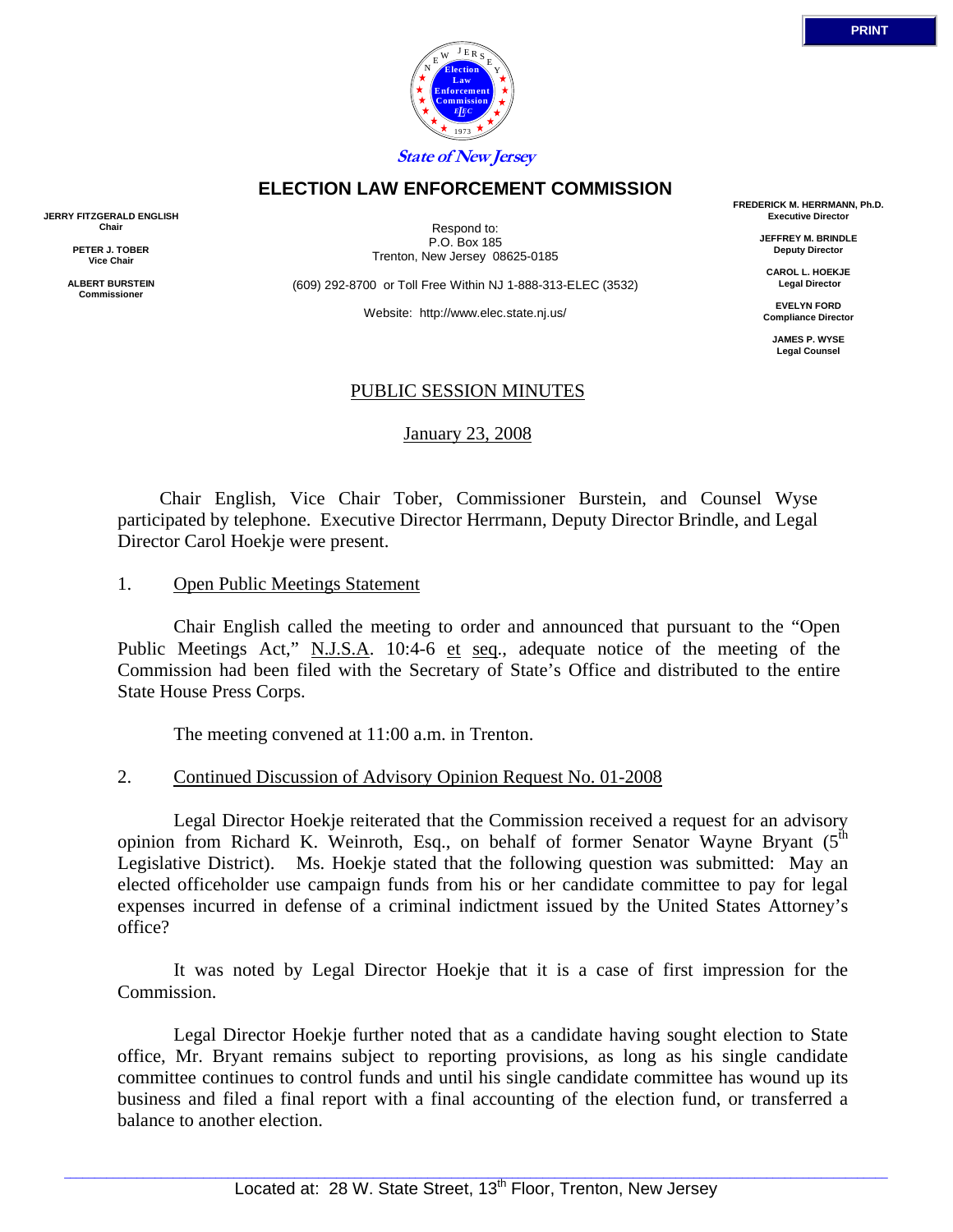## Public Session Minutes January 23, 2008 Page 2

The Legal Director stated that N.J.S.A. 19:44A-11.2 provides that candidate committee funds shall be used for only six purposes and that one of these purposes is the "payment of ordinary and necessary expenses of holding public office," N.J.S.A. 19:44A-11.2a (6). She stated that Section 11.2 was enacted during the 1993 Amendments to the Reporting Act. She also stated that the statute also includes the term "personal use" in providing that campaign expenses do not include expenses for "those items or services which may reasonably be considered to be for the personal use of the candidate. . . ." N.J.S.A. 19:44A-11.2

 Next, Legal Director Hoekje cited N.J.A.C. 19:25-6.5 through 6.10, which are the Commission regulations that concern use of candidate committee funds. She said that N.J.A.C. 19:25-6.5(a) 6 mirrors the statute in providing that campaign funds may be used for the "payment of ordinary and necessary expenses of holding public office. Commission regulation N.J.A.C. 19:25-6.7 defines "ordinary and necessary expenses of holding public office" as "any expense that reasonably promotes or carries out the responsibilities of a person holding elective public office" except for expenses of furnishing, staffing, or operation of the legislative office.

 The Legal Director next stated that N.J.A.C. 19:25-6.10 concerns the use of funds for legal fees and that this regulation has two parts. The first subsection is N.J.A.C. 19:25-6.10(a), which provides that candidate committee funds may be used for reasonable fees and expenses of legal representation, the "need for which arises directly from and is related to the campaign for public office or from the duties of holding public office." She said that specific permissible

examples include: 1) fees for litigation directly related to a recount proceeding; 2) defense of a defamation action arising directly from the candidate's campaign for public office, or from activities of the officeholder directly related to the discharge of the duties of holding public office; 3) defense of an action alleging violation of the Act; and 4) defense of an action before the Joint Legislative Committee on Ethical Standards "or similar public body having authority to hear such action or proceeding and to impose sanctions against the officeholder by reason of his or her status as a holder of public office."

 Legal Director Hoekje stated that the second part of the regulation, N.J.A.C. 19:25- 6.10(b), provides that permissible use of funds for legal fees shall not include fees which would otherwise qualify as "personal use" under N.J.A.C. 19:25-6.5(c).

 Ms. Hoekje stated that N.J.A.C. 19:25-6.5(c) defines as "personal use" any use of contributions to pay an expense that would arise or exist "irrespective of the candidate's ordinary and necessary expense of holding public office."

 Legal Director Hoekje next addressed the issue of the Federal Election Commission (FEC) decisions. She stated that the FEC has permitted the use of campaign funds by an officeholder for legal fees and expenses incurred in defending federal criminal charges. She stated that under the FEC test, "personal use" means an expense that would exist irrespective of the candidate's campaign or duties as a Federal officeholder. She noted that this test is found in both the FEC statute and regulations. This approach asks, would the expense arise regardless of the officeholder's status or duties? If the answer is yes, it is personal use, and if no, it is permissible. Under this approach, the FEC also examines individual counts of an indictment to determine their relationship to officeholding duties.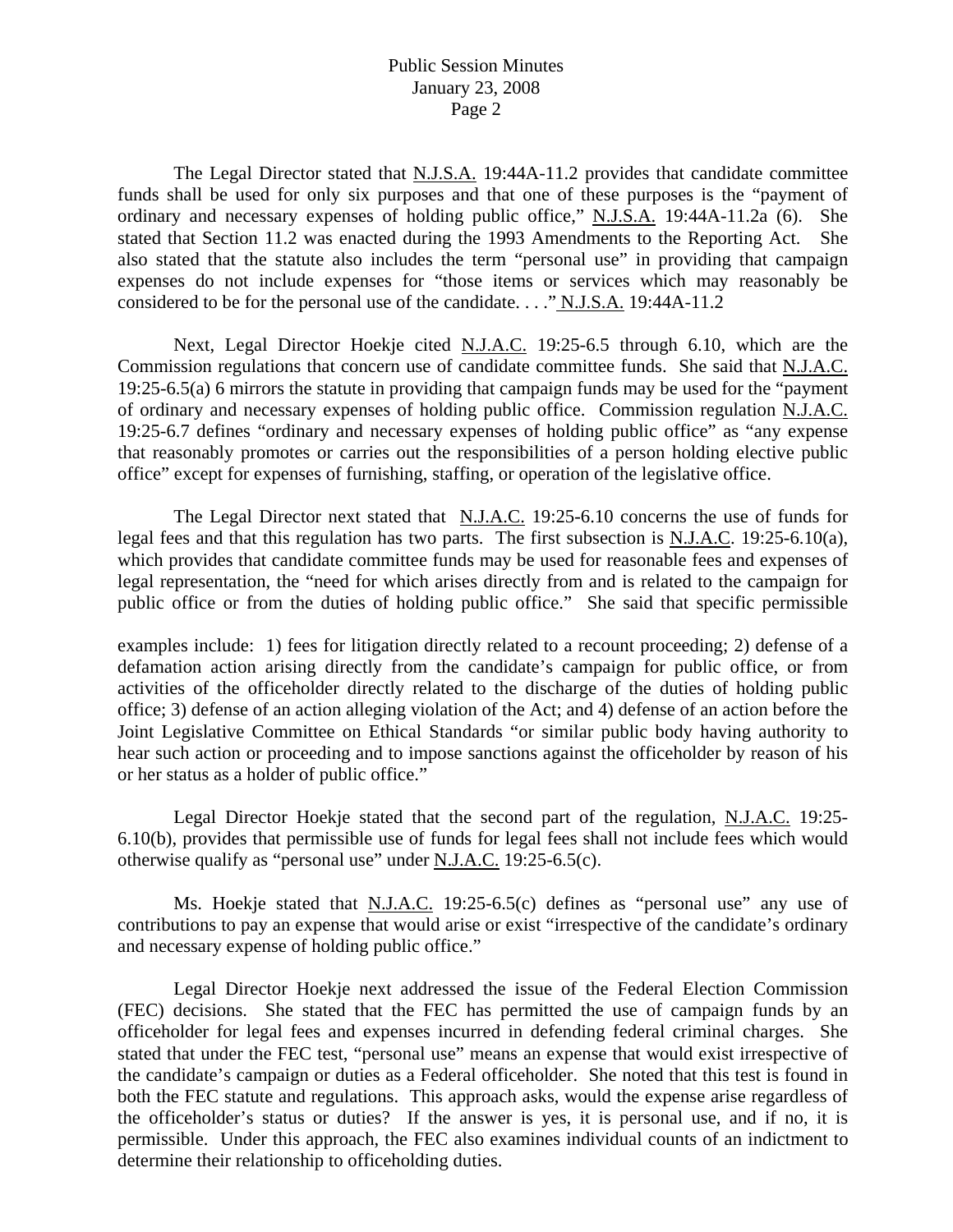## Public Session Minutes January 23, 2008 Page 3

 Legal Director Hoekje stated first that New Jersey law is different than Federal law and that the FEC law and opinions are not controlling for the Commission. She stated next that more important is the difference between the Commission regulations and FEC regulations. The Commission regulations defining personal use are similar to, but not identical to, the FEC regulations. Under the Commission regulations, "personal use" means an expense that would

exist "irrespective of the candidate's ordinary and necessary expense of holding public office." Ms. Hoekje stated that the Commission in its regulations chose to carry over the "ordinary and necessary" requirement of the statute. Under the Commission's "irrespective" test, the question is whether or not the expense for legal fees existed regardless of the "ordinary and necessary" expenses of holding public office. Under the Commission's definition of ordinary and necessary, the question is, do the expenses for legal fees for a criminal indictment reasonably promote or carry out the responsibilities of the officeholder? She stated that the Commission may wish to determine that they do not, that the proposed use does exist or arise irrespective of the ordinary and necessary expenses of officeholding, and the use is personal and not permissible.

 Ms. Hoekje noted that in adopting the rule on the use of funds for legal fees, the Commission wrote that the proposed rule would promote public confidence that contributed campaign funds are being expended in accordance with campaign and officeholding purposes, citing 29 N.J.R. 5057, and that in adopting the rule the Commission wrote that categorically permitting payment of legal fees may overinflate the scope of the permissible uses the Commission intends, citing 30 N.J.R. 863. She stated that in Advisory Opinion 13-1995, the Commission was careful to limit its decision to the use of candidate committee funds by an officeholder to pay legal expenses for defense in a complaint pending before the Joint Legislative Committee on Ethical Standards. The Commission has carefully carved out exceptions and examples of the permissible uses of campaign funds for legal fees.

 Ms. Hoekje stated that the Commission may wish to advise Mr. Weinroth that use of campaign funds for criminal defense purposes is not a permissible use of funds as an "ordinary and necessary" officeholding expense. Ms. Hoekje also stated that the Commission may also wish to determine that the need for legal fees in connection with a criminal indictment does not arise directly from and is not related to the campaign for public office or from the duties of holding public office.

 Chair English thanked Legal Director Hoekje for her legal analysis. The Chair asked Mr. Weinroth if he had anything further to add. Mr. Weinroth had nothing further to add.

 Commissioner Burstein moved to accept the staff recommendation that the use of campaign funds for criminal defense purposes is not a permissible use of funds as an "ordinary and necessary" officeholding expense.

 Vice Chair Tober seconded the motion. In complimenting the legal analysis of staff and Mr. Weinroth, Vice Chair Tober said that in reviewing the six permissible uses and the regulations, he could not see how use of funds for criminal defense fits into either category. He said that he does not see how use of campaign funds in this way fits into "ordinary and necessary" expenses.